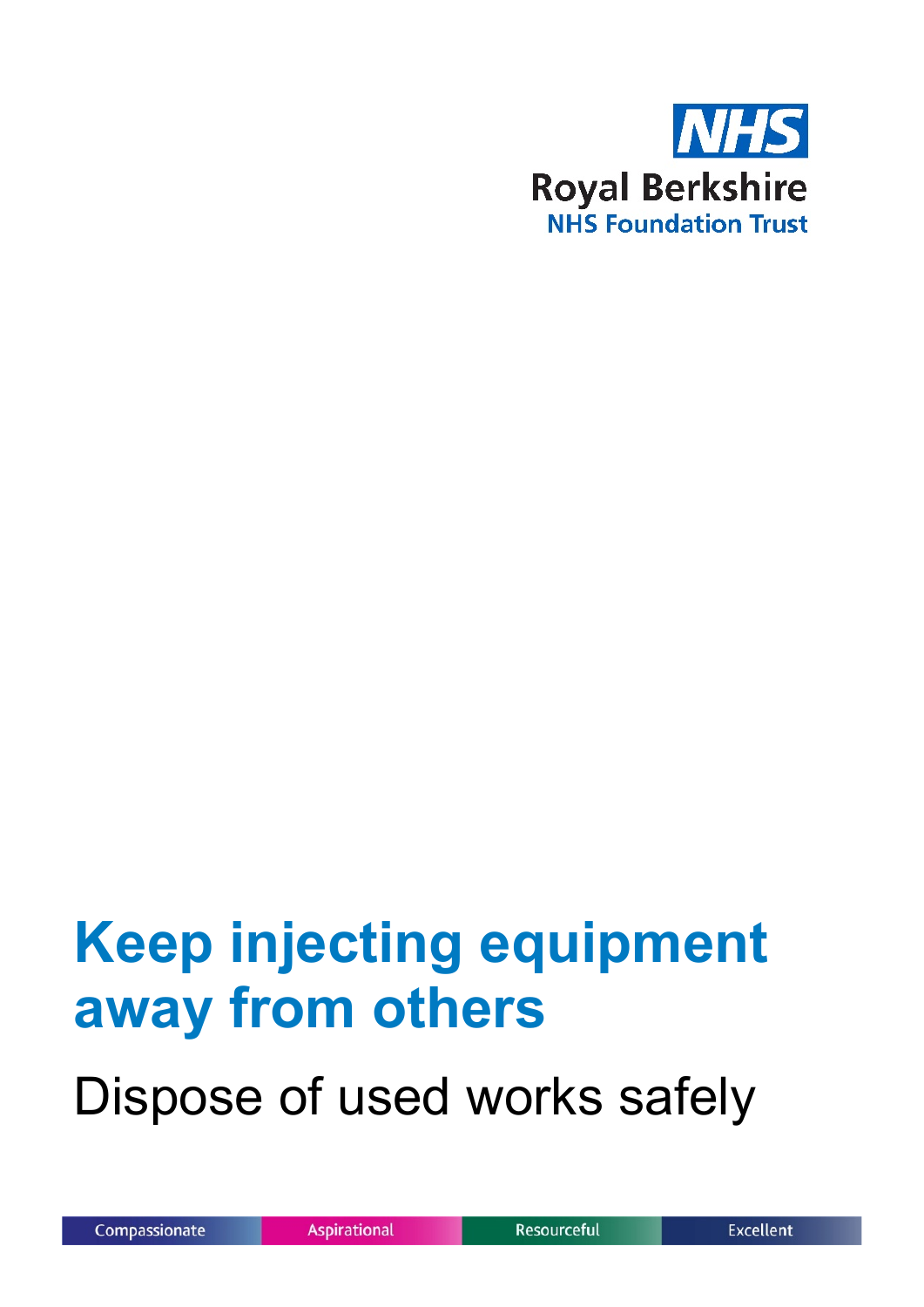# **You have a responsibility to ensure that others including children, are not affected by the unsafe disposal of your injecting equipment.**

## **Disposing of used equipment**

All used equipment must be disposed of in a sharps bin, this should include: needles, filters, swabs, tissues, spoons, foil, crack pipes, Citric and Vitamin C sachets, water amps etc. The sharps bin should then be returned to your local needle exchange or pharmacy. Sharps bins come in all shapes and sizes, from very small pocket bins, which can be easily carried in a bag, to larger 4 and 7 litre bins. Even if you are injecting yourself, it is important to be aware of the risks caused by needle-stick injury. Hepatitis, HIV and other infections may be passed on.

- Never handle other people's works.
- Never share any equipment.

Always put **everything** in a sharps bin straight after use.

# **Children**

Children should not be witness to drug using behaviour, for example seeing you or others injecting.

It is important to be aware that children and babies do not have the same understanding of danger as we do, they are unlikely to be frightened of needles or works, and may attempt to grab them or pick them up.

If you or someone else is using injecting equipment in your home, keep a sharps bin in a locked secure place out of the reach and out of sight of children and make sure all equipment is disposed of immediately. Contact your local needle exchange for collection or disposal of sharps bins.

If you find used works on the street or in your garden **do not attempt to pick up, move or dispose of them, even if they look clean**. Make sure your children do not touch them: there is a risk of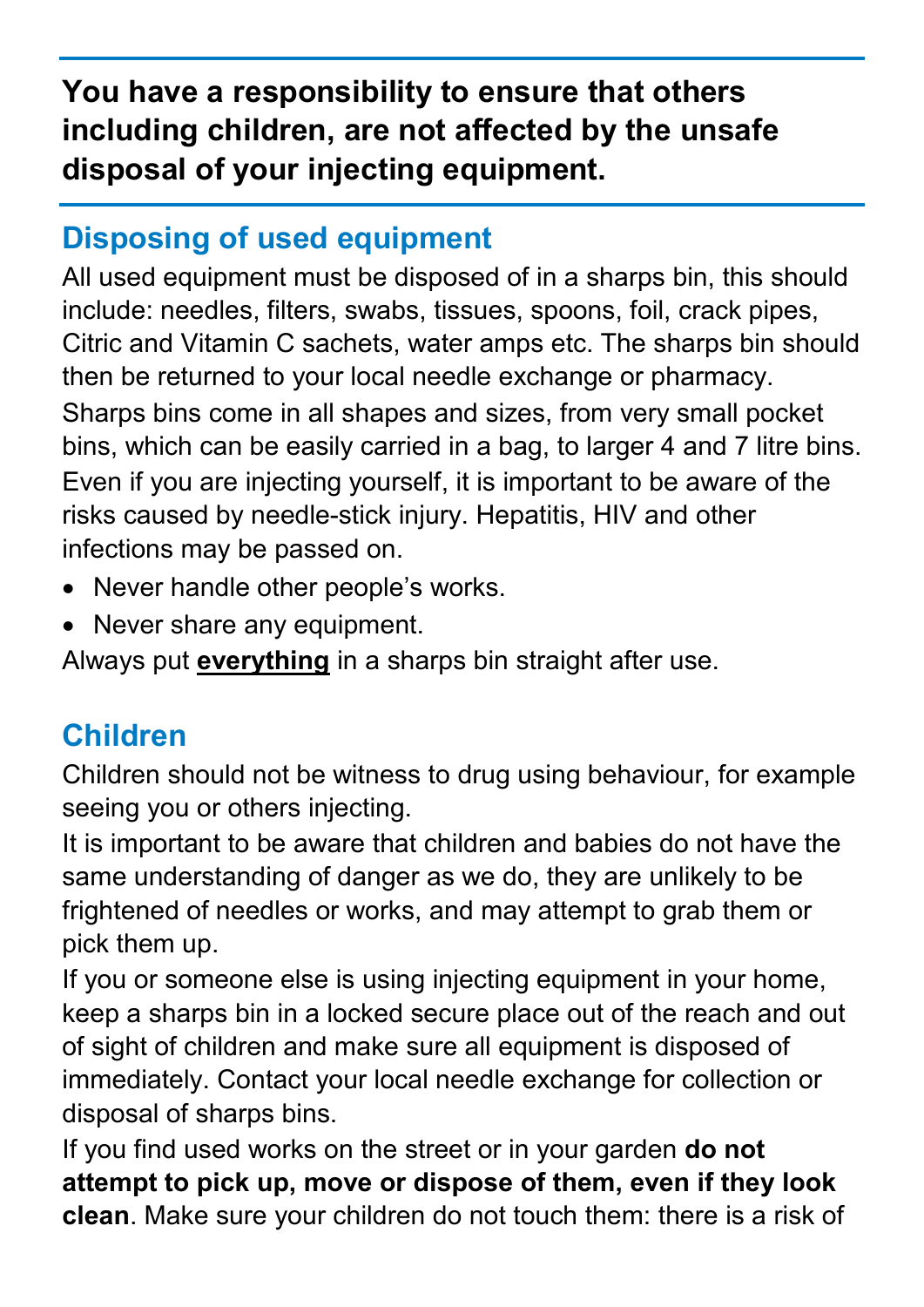becoming infected with Hepatitis and HIV.

Call your local council who will have appropriate arrangements for the collection and disposal of hazardous litter in public areas.

## **Emergency action**

If you think you have put yourself at risk from a needlestick injury, you should:

- 1) Encourage bleeding by squeezing the site.
- 2) Wash thoroughly with soap and water.
- 3) Cover with a plaster to prevent bacteria from entering the wound.
- 4) Seek immediate medical attention do not panic, but it is important that you get checked out as you may need to be tested for Hepatitis and HIV. You will be supported through this process.

# **Pharmacies offering needle exchange:**

### **Reading:**

- Southcote Pharmacy, 36 Coronation Square, Southcote, Reading, RG30 3QN Tel: 0118 957 5619
- Caversham Pharmacy, 59a Hemdean Road, Caversham, Reading, RG4 7SS Tel: 0118 947 1776
- Erleigh Road Pharmacy, 85 Erleigh Road, Reading, RG1 5NN Tel: 0118 966 3718
- Western Elms Pharmacy, 351-353 Oxford Road, Reading, RG30 1AY Tel: [0118 958 6502](https://www.google.com/search?rlz=1C1GCEO_enGB895GB895&tbm=lcl&ei=QB1PYN-cGeSl1fAP8fykgAY&q=oxford+road+pharmacy+reading+RG30+1AY&oq=oxford+road+pharmacy+reading+RG30+1AY&gs_l=psy-ab.3...21347.24705.0.25365.9.3.0.6.6.0.119.266.2j1.3.0....0...1c.1.64.psy-ab..0.8.174...0j0i457k1j0i22i30k1.0.c4WsH051Z6o)
- Newdays Pharmacy, 60 Wensley Road, Coley Park, Reading, RG1 6DJ Tel: [0118 959 0270](https://www.google.com/search?rlz=1C1GCEO_enGB895GB895&ei=jhtPYMbNKcmP1fAPoKSPoA8&q=newdays+pharmacy+reading&gs_ssp=eJzj4tZP1zcsSTEzKUkxMWC0UjWoMLEwN7NMMjdKNTFIMUw1TbIyqACKmJgnmiaZAOVS0oySvCTyUstTEiuLFQoyEotyE5MrFYpSE1My89IBWGAXtA&oq=Newda&gs_lcp=Cgdnd3Mtd2l6EAEYADINCC4QxwEQrwEQQxCTAjIFCAAQsQMyBQgAELEDMgIIADICCAAyAggAMgIIADICCAAyAggAMgUIABCxAzoECAAQQzoFCAAQkQI6CwguELEDEMcBEKMCOggIABCxAxCDAToKCAAQsQMQgwEQQzoLCC4QxwEQrwEQkQI6BwgAELEDEEM6BQguELEDOgcIABCxAxAKOgIILjoKCC4QxwEQrwEQCjoECAAQCjoECC4QCjoKCAAQsQMQgwEQClCs0ghYgeUIYMeGCWgCcAJ4AIABXIgB4ASSAQE4mAEAoAEBqgEHZ3dzLXdpesABAQ&sclient=gws-wiz)
- Oxford Road Pharmacy, 276 Oxford Road, Reading, RG30 1AD Tel: 0118 957 4999
- Whitley Wood Pharmacy, 534 Northumberland Ave, Reading, RG2 8NY Tel: 0118 987 2023

## **Newbury:**

• Swanswell, 1 Station Road, Newbury RG14 7PL. Contact: 0300 003 7025. Drop-in times are Monday-Friday from 12-4pm